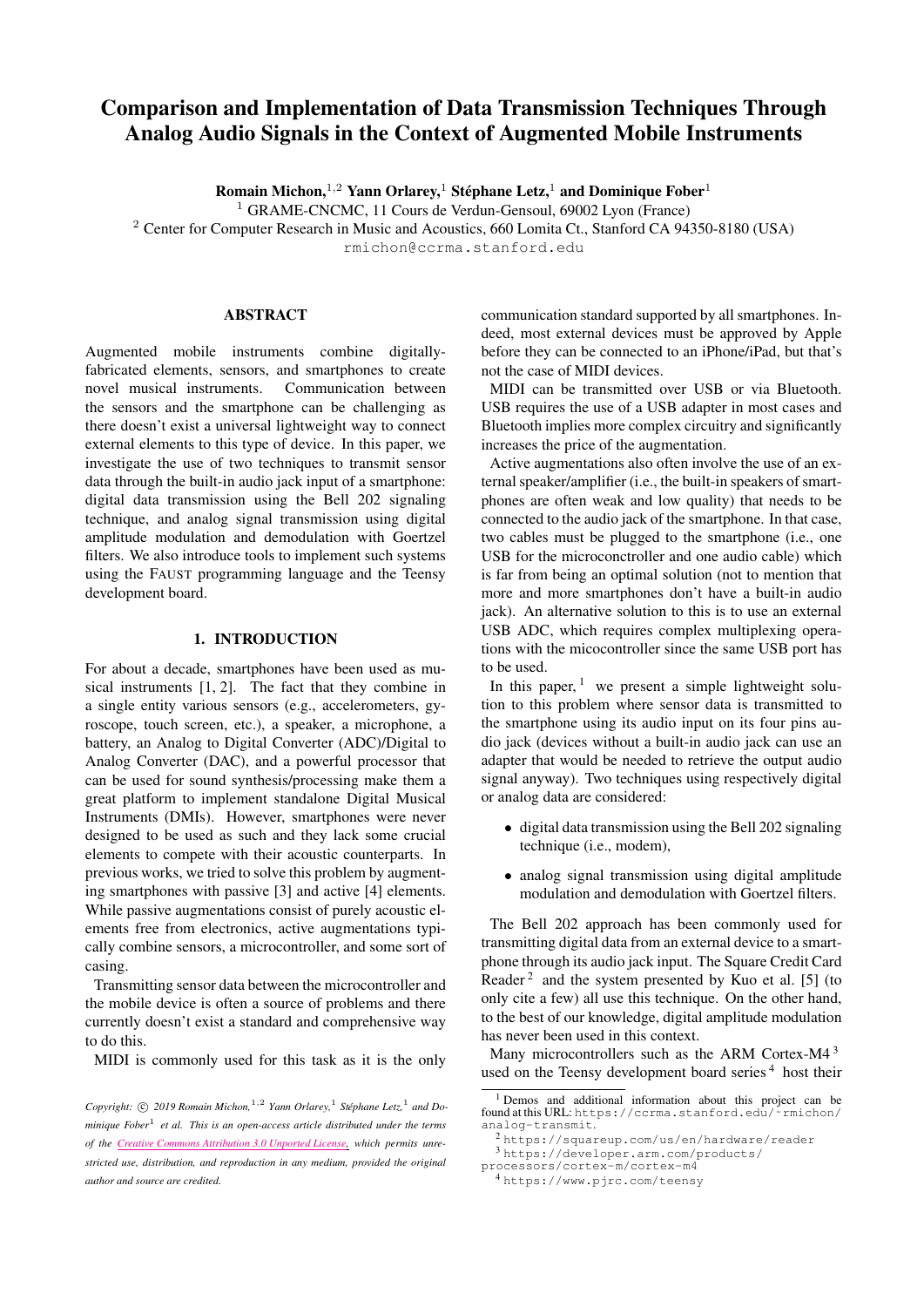<span id="page-1-1"></span>

Figure 1. Smartphone augmentation connection with a 4 pins audio jack.

own Pulse Width Modulation (PWM) DAC. Hence, they can be utilized to synthesize sound and play it back in real-time.<sup>[5](#page-1-0)</sup> In a companion paper [\[6\]](#page-4-5), we introduce a system where the FAUST programming language [\[7\]](#page-4-6) can be used to program Digital Signal Processing (DSP) algorithms for the Teensy.

In the systems presented in the current paper, the Teensy DAC is used to transmit data to the smartphone. Both the Bell 202 and the Amplitude Modulation (AM) transmission techniques are implemented, evaluated, and compared.

### 2. HARDWARE

All the systems presented in this paper are based on the same hardware set-up which consists in a smartphone augmentation [\[4\]](#page-4-3) connected to a smartphone through a 4 pins audio jack (see Figure [1\)](#page-1-1). The two upper pins are used to carry the left and right audio channels out of the smartphone. The third pin (from the tip) is the ground, and the fourth pin (from the tip) carries sensor data from the microcontroller to the smartphone. The impedance between the fourth pin and the ground is  $700\Omega$ . This is important because the smartphone uses this as the trigger to activate its line input instead of using its built-in microphone. This value is also used as a reference to configure the gain of the built-in preamp.

We used a Teensy 3.2 in our system. It is based on an ARM Cortex-M4 microcontroller which hosts its own 12 bits PWM DAC running at 44.1KHz by default. The lack of reconstruction filter is compensated by the use of a  $10\mu$ F capacitor connected in series between the DAC output and the fourth pin of the audio jack (see Figures [4-](#page-2-0)[5\)](#page-3-0). While this would not be sufficient to render a good quality audio signal, this is more than acceptable for the type of use that we make of it (see Section. [3](#page-1-2)[-4\)](#page-2-1).

## <span id="page-1-2"></span>3. BELL 202 SIGNALING TECHNIQUE APPROACH

The Bell 202 signaling technique allows for the serial transmission of bits at a maximum rate of 1200 baud. It uses Frequency Shift Keying (FSK) where "digital zeros" are represented by 1200 Hz tones and "digital ones" by 2200 Hz tones. Tones are typically synthesized using a square wave, so a simple digital output is theoretically sufficient to generate the corresponding analog audio signal. Instead, we preferred to use the built-in DAC of the Cortex-M4 microcontroller in order to implement a comprehensive solution only using FAUST.

<span id="page-1-4"></span>

Figure 2. FAUST-generated block diagram of a program encoding four streams of data using the Bell 202 signaling technique.

#### <span id="page-1-5"></span>3.1 Transmitting Data

The bell202\_mod FAUST function  $^6$  $^6$  takes a stream of bits coded on audio samples and encodes it using the Bell 202 technique (essentially, the value of each bit determines/ modulates the frequency of the generated square wave).

Continuous sensor values (e.g., retrieved by an analog input on the Teensy) or any other type of data can be converted to 9 bits Universal Asynchronous Receiver/Transmitter (UART) packets coded on a stream of audio samples using the uart\_tx\_encoder function (see Figure [4\)](#page-2-0). uart\_tx\_encoder takes three arguments: the number of parallel streams (channels) of data to be sent, a list indicating the channel number of each stream, and a value indicating if data should be transmitted or not (one for true, zero for false). For example, the following FAUST program will send four streams of data on channels 0, 1, 2, and 3:

```
import("stdfaust.lib");
process = cm uart_{tx\_encoder(4, (0, 1, 2, 3), 1)}: cm.bell202_mod;
```
The block diagram corresponding to this FAUST program can be seen in Figure [2.](#page-1-4)

UART packets produced by uart\_tx\_encoder contain a 7 bits value, a start bit, and a stop bit. Since the channel number needs to be sent along with the corresponding value, a single value (i.e., sensor) requires a total of 18bits (two full UART packets: one for the channel number and one for the value). If the data transmission parameter of uart\_tx\_encoder (third argument) is set to false, then a stream of "one bit" is produced (that's a standard of the UART protocol). This might be used for the potential synchronization of the sender device (i.e., Teensy) with the receiver (i.e., smartphone) in case it is plugged to it after the receiver program (i.e., app) was launched.

<span id="page-1-0"></span><sup>5</sup> [https://www.pjrc.com/teensy/td\\_libs\\_Audio.](https://www.pjrc.com/teensy/td_libs_Audio.html) [html](https://www.pjrc.com/teensy/td_libs_Audio.html)

<span id="page-1-3"></span><sup>6</sup> All the FAUST functions presented in this paper have been added to the communications.lib library that can be found in the FAUST libraries repository: [https://github.com/grame-cncm/](https://github.com/grame-cncm/faustlibraries) [faustlibraries](https://github.com/grame-cncm/faustlibraries).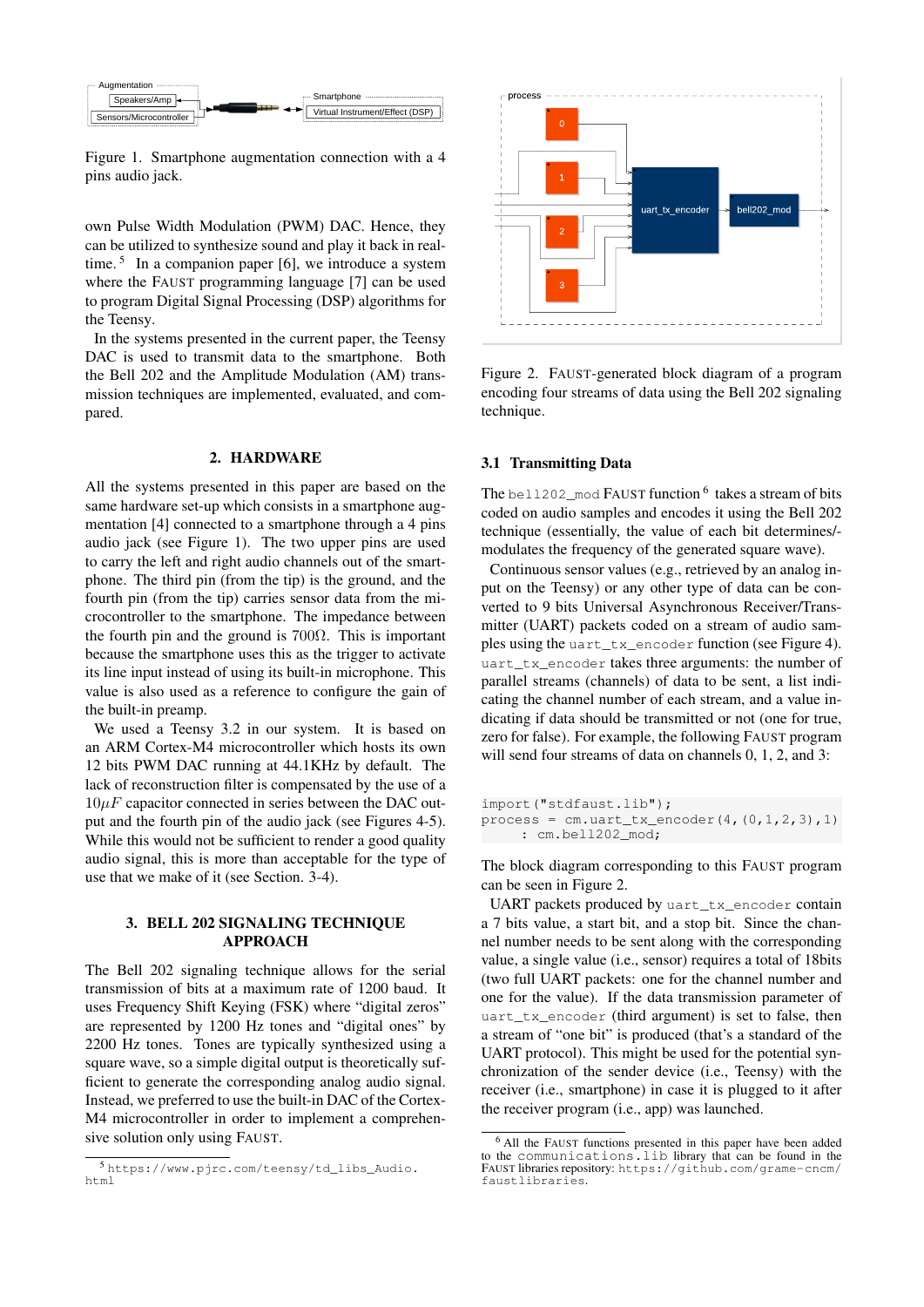Since bits are encoded at a rate of 1200 baud by bell202 mod, the bit stream produced by uart\_tx\_encoder is synchronized to that rate and several audio samples will likely contain the same bit value, depending on the audio sampling rate of the system. uart\_tx is a function that automatically associates FAUST User Interface (UI) elements to streams of values transmitted with uart\_tx\_encoder. Its single argument is the number of parallel stream of data (channels) to transmit. For example:

```
import("stdfaust.lib");
process = cm.uart_tx_encoder(4) : cm.
   bell202_mod;
```
sends 4 parallel streams that can be addressed on the Teensy side using the setParamValue method of the corresponding object generated with faust2teensy or faust2api [\[6\]](#page-4-5). Hence, the loop function on the Teensy could look like:

```
void loop() {
  int val0 = analogRead(A0) *127/1024;
  int val1 = analogRead(A1) *127/1024;
  int val2 = analogRead(A2) *127/1024;
 int val3 = analogRead(A3) *127/1024;
  faust.setParamValue("0",val0);
  faust.setParamValue("1",val1);
  faust.setParamValue("2",val2);
  faust.setParamValue("3",val3);
}
```
where faust is a FAUST object produced with faust2api [\[6\]](#page-4-5), and the first argument of the setParamValue method the FAUST parameter name automatically generated by the uart\_tx function corresponding to the channel number on which the value should be transmitted.

Note that it is also possible to write a FAUST program to carry out the same task without writing a single line of Arduino code using faust2teensy [\[6\]](#page-4-5). In that case, analog and digital inputs of the Teensy can be mapped to FAUST UI elements using metadata:

```
val0 = nentry("val0[io: A0]", 0, 0, 127, 1);
process = val0:
  cm.uart_tx_encoder(1,(0),1) :
 cm.bell202_mod;
```
#### 3.2 Receiving Data

Data transmitted by the microcontroller using the technique presented in Section. [3.1](#page-1-5) can be decoded directly in the FAUST program implementing the app running on the smartphone (see Figure [4\)](#page-2-0). This app was generated with faust2smartkeyb [\[8\]](#page-4-7). The bell202\_demod function can be used to decode the signal produced by bell202\_mod on the Teensy to turn it into a stream of bits encoded on a digital audio signal. The decoding algorithm uses zero crossing detection and cross-corelation. bell202\_mod and bell202\_demod are configured to have the same baud so they don't need to be parametrized.



Figure 3. FAUST-generated block diagram of a program decoding two streams of data using the Bell 202 signaling technique.

<span id="page-2-0"></span>

Figure 4. Analog audio sensor data transmission between a Teensy and a smartphone using the Bell 202 Signaling Technique.

The uart\_rx function takes a single argument allowing us to specify the number of channels to be extracted from the input bit stream. This number should be the same as the one used with uart\_tx\_encode. uart\_rx outputs audio signals (one per channel) containing the transmitted data for each individual channel. These signals (whose range is 0-127) can be used directly to control some sound synthesis/processing parameter. In the following example, two sensor data streams are decoded and used to control the gain and the frequency of a sawtooth wave oscillator:

```
import("stdfaust.lib");
mapping = /(127), )/(127)*1900 + 100;
process =
 cm.bell202_demod : cm.uart_rx(2) :
 mapping : * (os.sawtooth);
```
## <span id="page-2-1"></span>4. DIGITAL AMPLITUDE MODULATION APPROACH

This other method consists in carrying continuous sensor signals on AM bands to the smartphone.

## 4.1 Transmitting Data

am\_tx\_encoder is a FAUST function working in a similar way than the combination of uart\_tx\_encoder and bell202\_mod (see Section. [3.1\)](#page-1-5). Its first argument configures the number of parallel streams to be transmitted and its second argument is a list of channel numbers corresponding to each data stream input. For example, the following FAUST program will send four streams of data on channels 0, 1, 2, and 3:

```
import("stdfaust.lib");
process = cm . am_t x_encoder(4, (0, 1, 2, 3));
```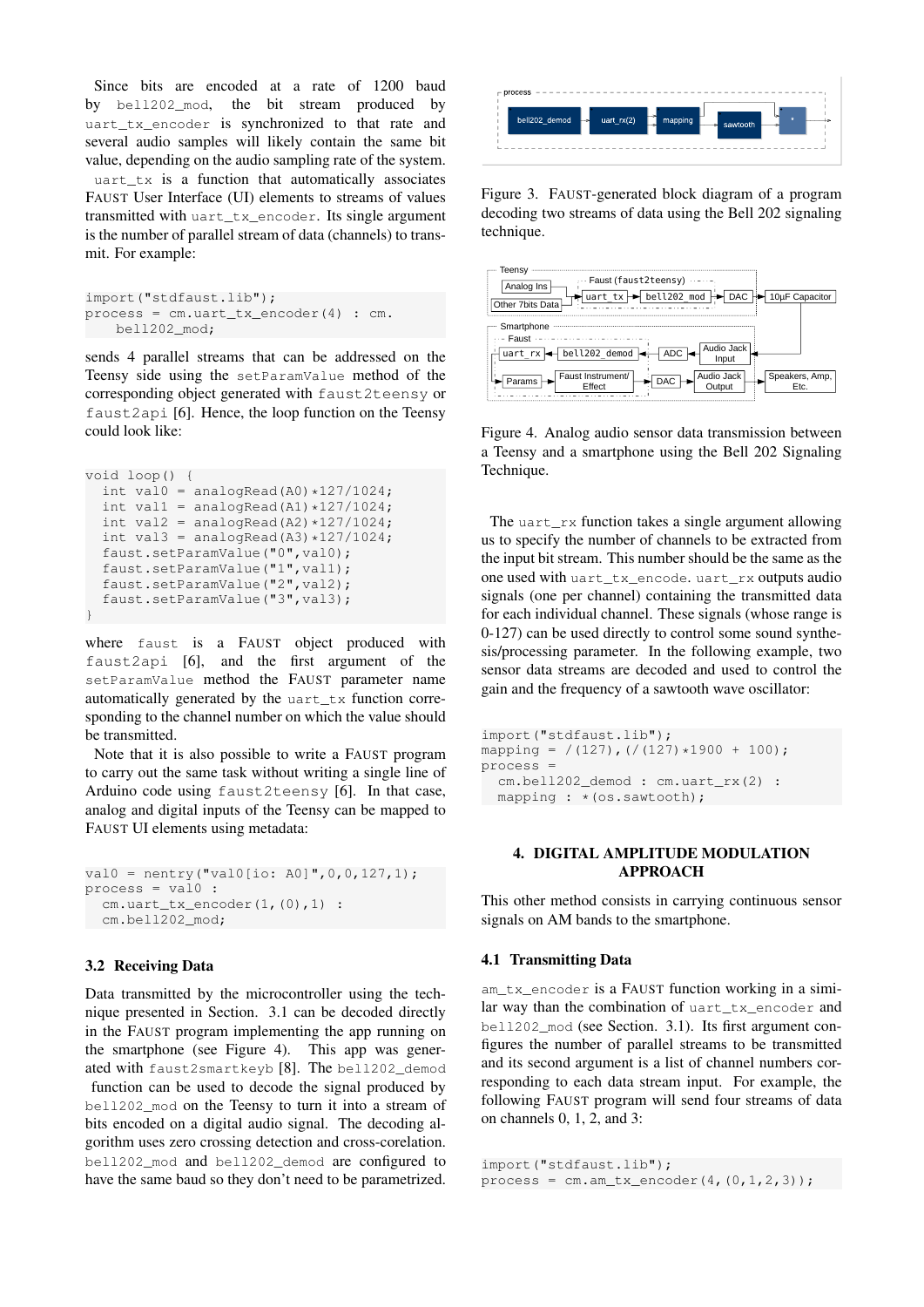<span id="page-3-0"></span>

Figure 5. Analog audio sensor data transmission between a Teensy and a smartphone using Amplitude Modulation.

One sine wave oscillator is used for each channel. Their gain is modulated by individual sensor data. The frequency of each oscillator is determined by the number of bands. They are distributed between 50 and 20000 Hz (once again, the sampling rate of the DAC on the Teensy is 44.1 KHz). Of course, the gain of each sine oscillator is scaled in function of the number of bands, which means that more bands means less dynamic range. In addition to that, a calibration sine tone with maximum gain is constantly transmitted at 20 KHz to normalize the input signal on the smartphone side in real-time. Hence, if four sensor streams are transmitted, five sine tones will be generated.

am\_tx works the same way than uart\_tx and takes a single argument which is the number of channels to be transmitted. User interface elements are automatically generated by this function and can be addressed on the Teensy side using the setParamValue method (see Section. [3.1\)](#page-1-5).

### <span id="page-3-2"></span>4.2 Receiving Data

Data encoded by the am\_tx function on the Teensy can be decoded using am\_rx on the smartphone. This function takes a single argument which corresponds to the number of data streams to be decoded/demodulated. This number should be the same as the one used with am\_tx on the Teensy. am\_rx outputs audio signals (one per channel) containing the transmitted data for each individual channel. These signals (whose range is 0-127) can be used directly to control some sound synthesis/processing parameter. In the following example, two sensor data streams are decoded and used to control the gain and the frequency of a sawtooth wave oscillator:

```
import("stdfaust.lib");
mapping = /(127), )/(127)*1900 + 100;
process =
cm.am_rx(2) : mapping : * (os.sawtooth);
```
am\_rx uses Goertzel filters [\[9\]](#page-4-8) to efficiently extract the amplitude of each band. The filters block/window size is automatically adapted in function of the number of bands to be decoded. A greater block size will provide more precision in the frequency domain but will add more latency. Hence, more bands means more delay (see Section. [5\)](#page-3-1).

Other demodulation techniques were tested (e.g., bandpass filters, etc.) but Goertzel filters provided the best results in this context.

### 5. EVALUATION

<span id="page-3-1"></span>Table [1](#page-4-9) compares the performance of the data transmission techniques presented in Section. [3](#page-1-2) and Section. [4](#page-2-1) for various numbers of parallel channels. Latency and bit depth are the two main parameters that are considered.

A single channel transmitted with the 202 technique corresponds to a latency of ∼15ms (18 bits are required to transmit one value at a bit rate of 1200 bits/s so  $\frac{1}{(1200/18)}$ . Hence, every new channel will add a latency of ∼15ms. On the other hand, latency when using the AM technique is determined by the block size of the Goertzel filter which is automatically computed by am\_tx\_encoder in function of the number of channels (see Section. [4.2\)](#page-3-2). Note that overall, this method provides much better latency performances than the 202 approach.

The bit depth of the data transmitted with the 202 technique is constant (7 bits by default) and can be decided by the programmer. A greater bit depth means more precision but will also add more latency. For the AM technique, the precision/range of the data depends on the number of channels to be transmitted. Since the built-in DAC of the Cortex-M4 can produce 12 bits values, the range of data when transmitting a single channel is 2048  $(2^{12}/2)$  where the division by two corresponds to the number of carriers: here one for the data and one for the calibration signal). In practice, the range of the data for the AM technique is probably slightly smaller because of potential noise in the signal, but this type of parameter is hard to measure efficiently.

The Goertzel filter demodulation approach used with the AM transmission technique has proven very effective. Also, since the carriers are modulated at a rate of approximately 440 Hz, sidebands are not an issue as long as the frequency of each carrier is more than 880 Hz appart (i.e., if more than 20 channels were needed this rate could to be lowered, etc.).

All in all, both techniques present advantages. The 202 approach is obviously more reliable but it is also less powerful than the AM method, especially when a large number of parallel streams of data must be transmitted. It is also technically more complex to implement.

## 6. CONCLUSIONS

The built-in analog audio input of smartphones provides a convenient and standard way to acquire sensor data from a microcontroller to control sound synthesis/processing parameters. This is very helpful in the context of active smartphone augmentations where "prosthetics" are mounted on the device to expand its affordances.

In this paper, two transmission techniques usable in this context as well as their associated tools were presented and compared. They seamlessly integrate to the existing panoply of FAUST-based tools to create musical instruments with augmented smartphones.

We believe that this approach solves various issues by providing a standard universal way to connect to smartphones and by offering better performances than other standards such as USB/Bluetooth MIDI, etc.